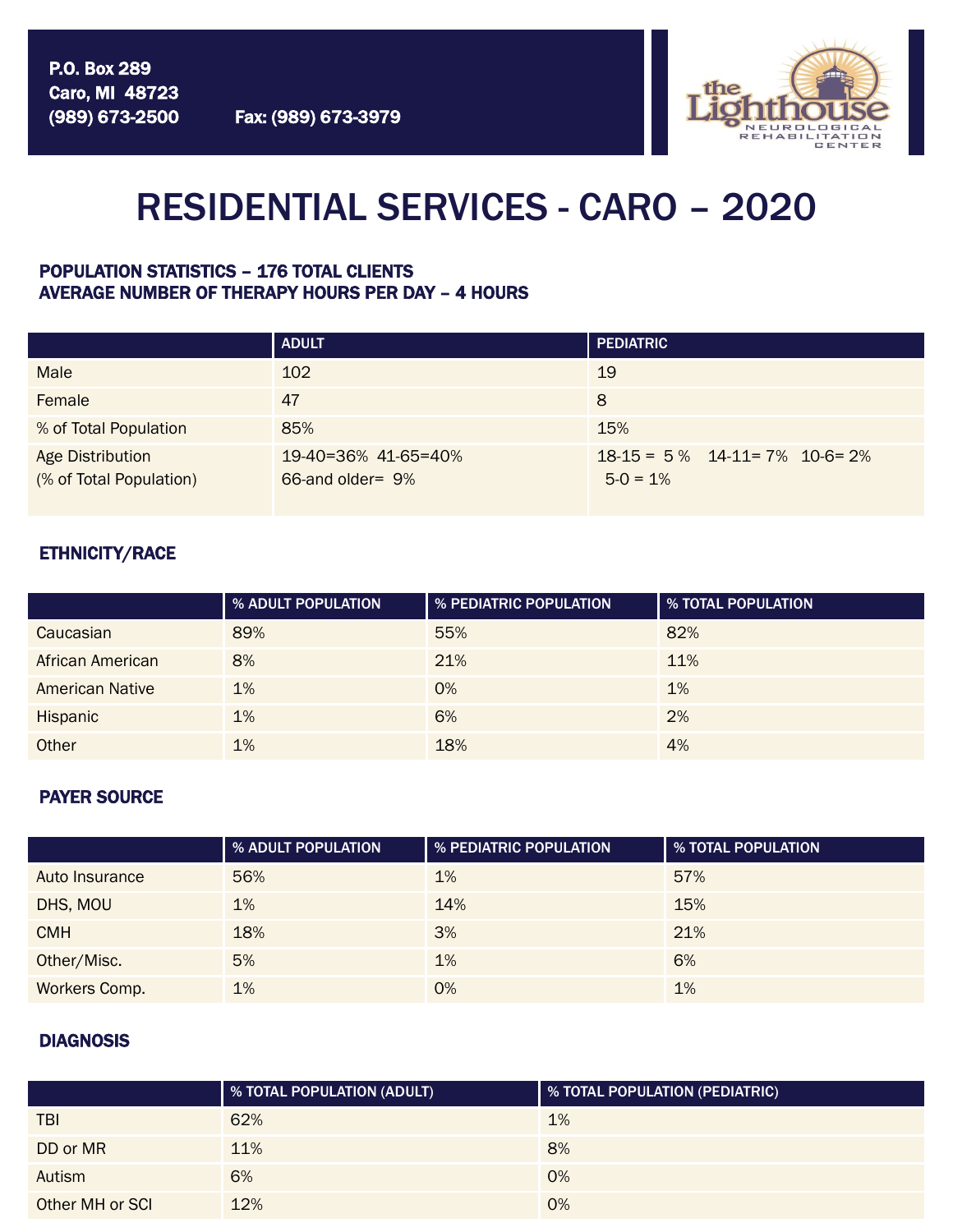# 2020 WHO WE SERVE

# RESIDENT STATUS



| Impairments $-51\%$ of adults have problems in body function or structure,<br>such as significant deviation or loss |
|---------------------------------------------------------------------------------------------------------------------|
| 30% of pediatrics have problems in body function or structure,<br>such as significant deviation or loss             |
| Behavior $-11\%$ of adults need enhanced staffing for behavioral reasons                                            |
| 48% of pediatrics need enhanced staffing for behavioral reasons                                                     |



| Activity Limitations $-58\%$ of adults have difficulties in executing activities,<br>based on nature, duration, and quality |  |
|-----------------------------------------------------------------------------------------------------------------------------|--|
| 52% of pediatrics have difficulties in executing activities.<br>based on nature, duration, and quality                      |  |
| Intended Discharge Environments $-50\%$ of all adult patients were<br>discharged to their homes                             |  |
| 56% of all pediatric patients were discharged to their homes                                                                |  |

## *Health*



| Medical Acuity – Living level of 1 at the Lighthouse is $34\%$ of all adult patients |
|--------------------------------------------------------------------------------------|
| Living level of 1 at the Lighthouse is 26% of all pediatric patients                 |
| Medical Stability – Living level of 2 or better is 66% of all adult patients         |
| Living level of 2 or better is 74% of all pediatric patients                         |

#### *Mental health*